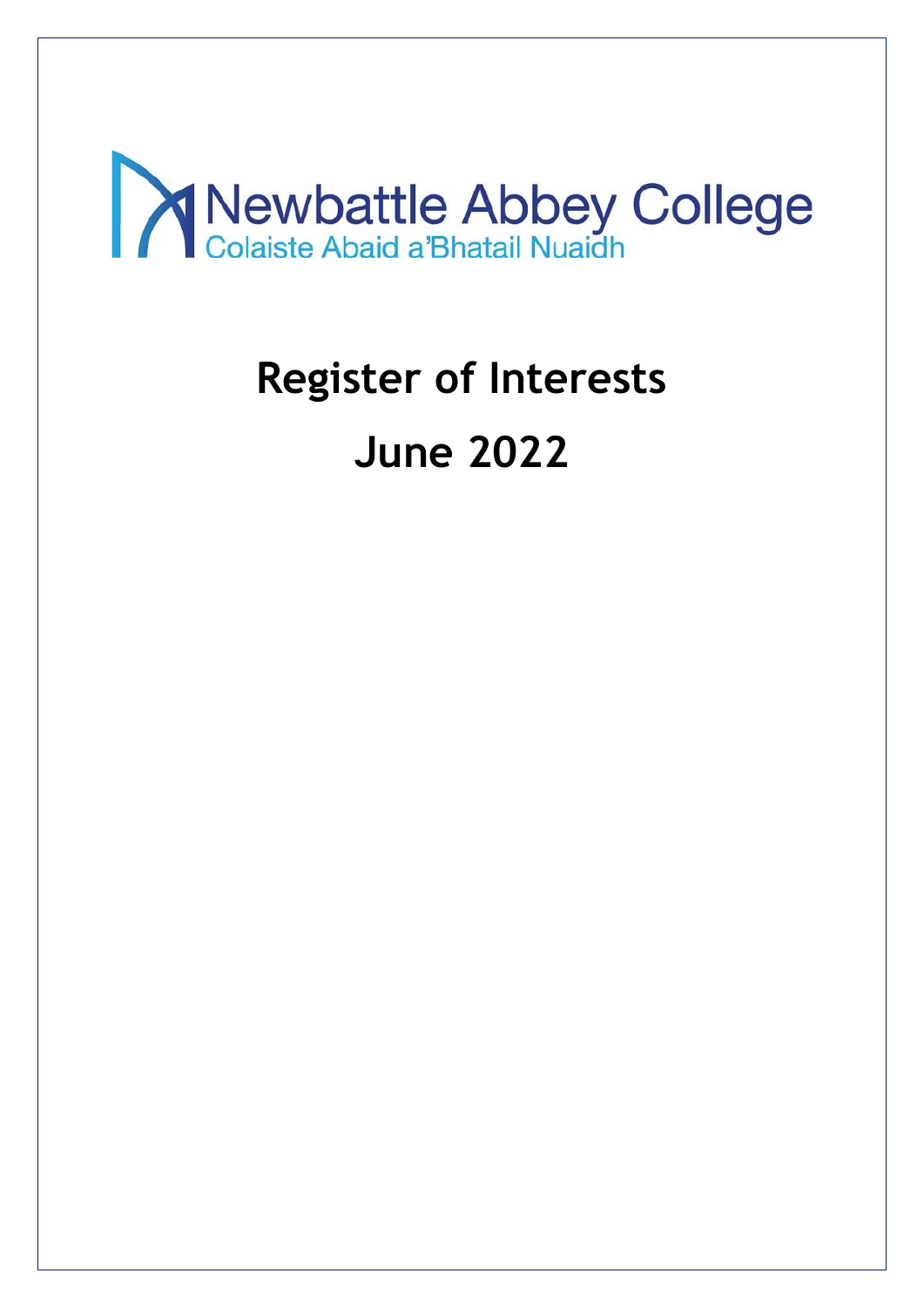*In order to maintain transparency and to avoid any potential conflicts of interest, please provide details of your interests and those of your spouse, partner or immediate family using the form below.*

| If employed, job title and name of present employer                                                                                                                     |
|-------------------------------------------------------------------------------------------------------------------------------------------------------------------------|
|                                                                                                                                                                         |
| Nil                                                                                                                                                                     |
|                                                                                                                                                                         |
|                                                                                                                                                                         |
| If self-employed, name and description of business, whether sole trader, partner etc                                                                                    |
|                                                                                                                                                                         |
|                                                                                                                                                                         |
| Nil                                                                                                                                                                     |
|                                                                                                                                                                         |
| Details of partnerships, directorships and trusteeships, including non-executive positions                                                                              |
|                                                                                                                                                                         |
|                                                                                                                                                                         |
| Nil                                                                                                                                                                     |
|                                                                                                                                                                         |
| Details of any business in which you have a significant or controlling shareholding                                                                                     |
|                                                                                                                                                                         |
| <b>Nil</b>                                                                                                                                                              |
|                                                                                                                                                                         |
|                                                                                                                                                                         |
|                                                                                                                                                                         |
| Details of any other business connection which a reasonable person would think might<br>influence your decision on whether or not to do business with that organisation |
|                                                                                                                                                                         |
|                                                                                                                                                                         |
| <b>Nil</b>                                                                                                                                                              |
|                                                                                                                                                                         |
|                                                                                                                                                                         |

To the best of my knowledge, the above information is complete & correct. I undertake to update my details during the year when appropriate. I give my consent for it to be used for the purposes described in the conflicts of interest and related party transactions policy and for no other purpose.

Name: Dorothy Welch Date: 28.9.21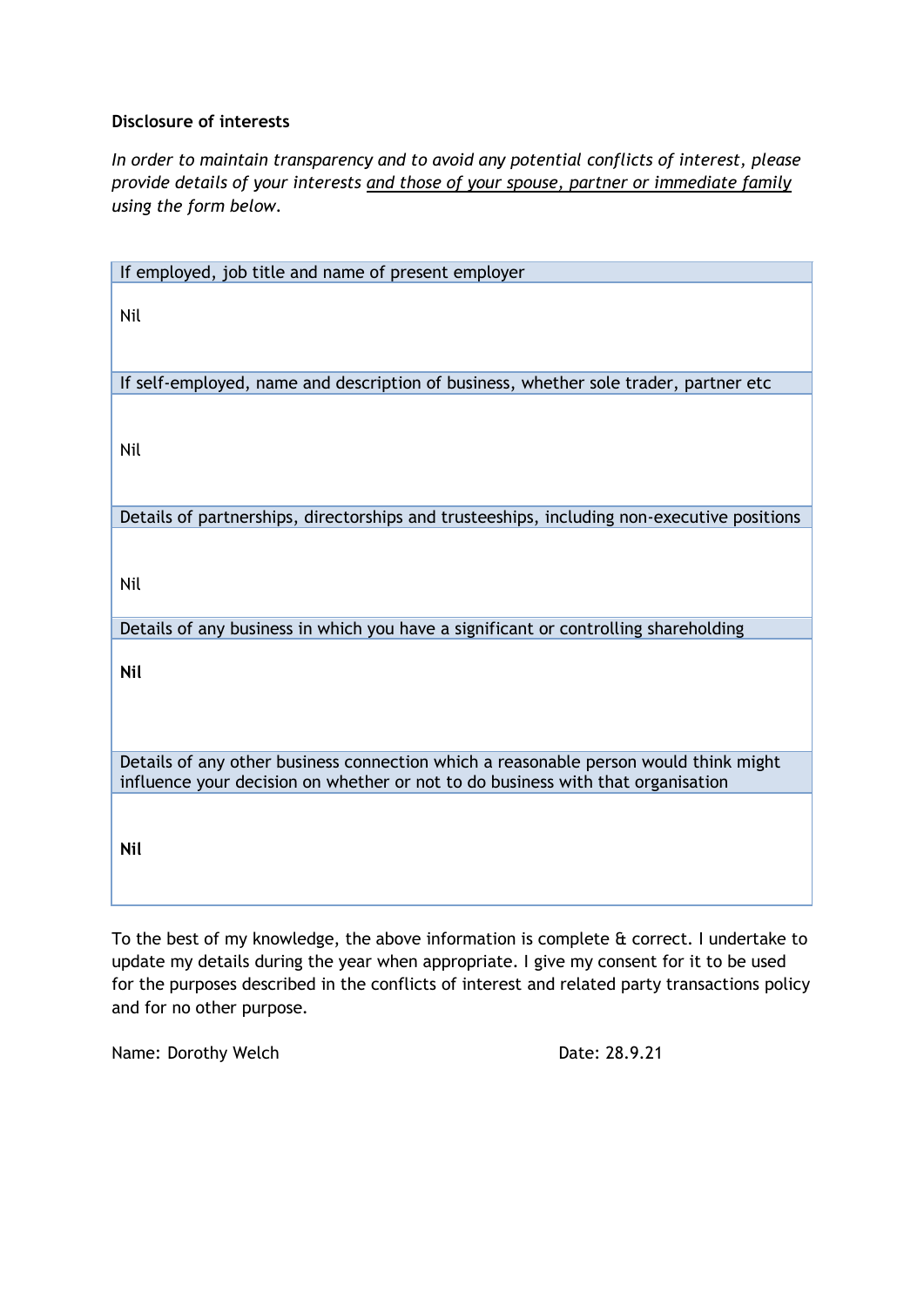*In order to maintain transparency and to avoid any potential conflicts of interest, please provide details of your interests and those of your spouse, partner or immediate family using the form below.*

If employed, job title and name of present employer Dr Gary Husband • Employed by University of Stirling as Subject Group Lead for Education • Employed by University of Sunderland as Visiting Professor of Education and researcher. • Employed by University of Ulster as External Examiner • Employed by University of Huddersfield as External Examiner Mrs Catherine Husband: Employed by Sainsbury's Bank (technical manager) If self-employed, name and description of business, whether sole trader, partner etc N/A Details of partnerships, directorships and trusteeships, including non-executive positions Dr Gary Husband: • Chair of ARPCE Trustee of Archaeology Scotland (as of October 8<sup>th</sup> 2021) Details of any business in which you have a significant or controlling shareholding  $N/A$ Details of any other business connection which a reasonable person would think might influence your decision on whether or not to do business with that organisation N/A

To the best of my knowledge, the above information is complete & correct. I undertake to update my details during the year when appropriate. I give my consent for it to be used for the purposes described in the conflicts of interest and related party transactions policy and for no other purpose.

Name: Dr Gary Husband Date: 28<sup>th</sup> September 2021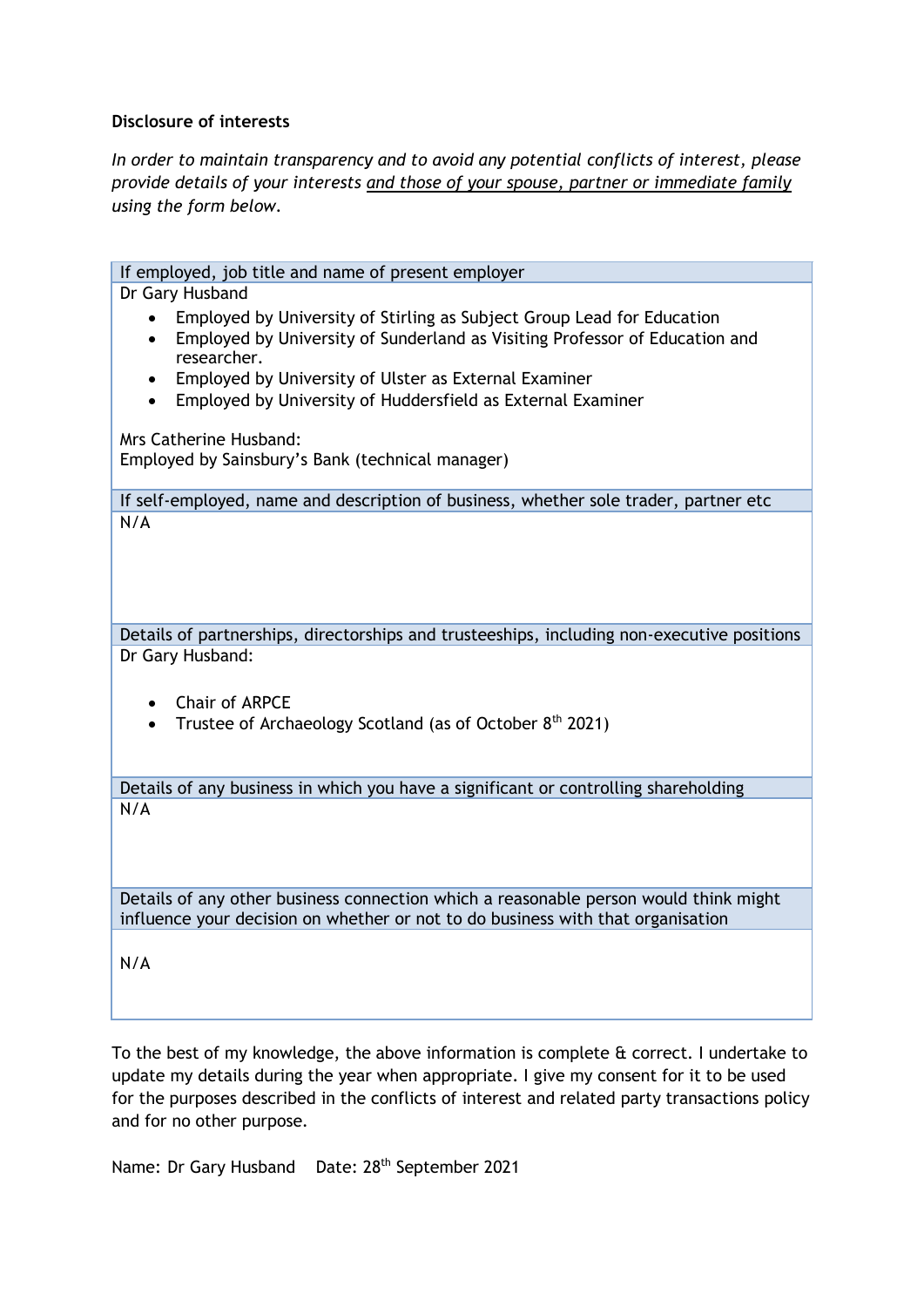*In order to maintain transparency and to avoid any potential conflicts of interest, please provide details of your interests and those of your spouse, partner or immediate family using the form below.*

| If employed, job title and name of present employer                                                                                                                     |
|-------------------------------------------------------------------------------------------------------------------------------------------------------------------------|
| CATERING MANAGER, NEWBATTLE ABBEY COLLEGE.                                                                                                                              |
| If self-employed, name and description of business, whether sole trader, partner etc                                                                                    |
| <b>NONE</b>                                                                                                                                                             |
| Details of partnerships, directorships and trusteeships, including non-executive positions                                                                              |
| <b>NONE</b>                                                                                                                                                             |
| Details of any business in which you have a significant or controlling shareholding                                                                                     |
| <b>NONE</b>                                                                                                                                                             |
| Details of any other business connection which a reasonable person would think might<br>influence your decision on whether or not to do business with that organisation |
| <b>NONE</b>                                                                                                                                                             |

To the best of my knowledge, the above information is complete & correct. I undertake to update my details during the year when appropriate. I give my consent for it to be used for the purposes described in the conflicts of interest and related party transactions policy and for no other purpose.

Name: W.S.CAPPFRAULD Date:28/09/2021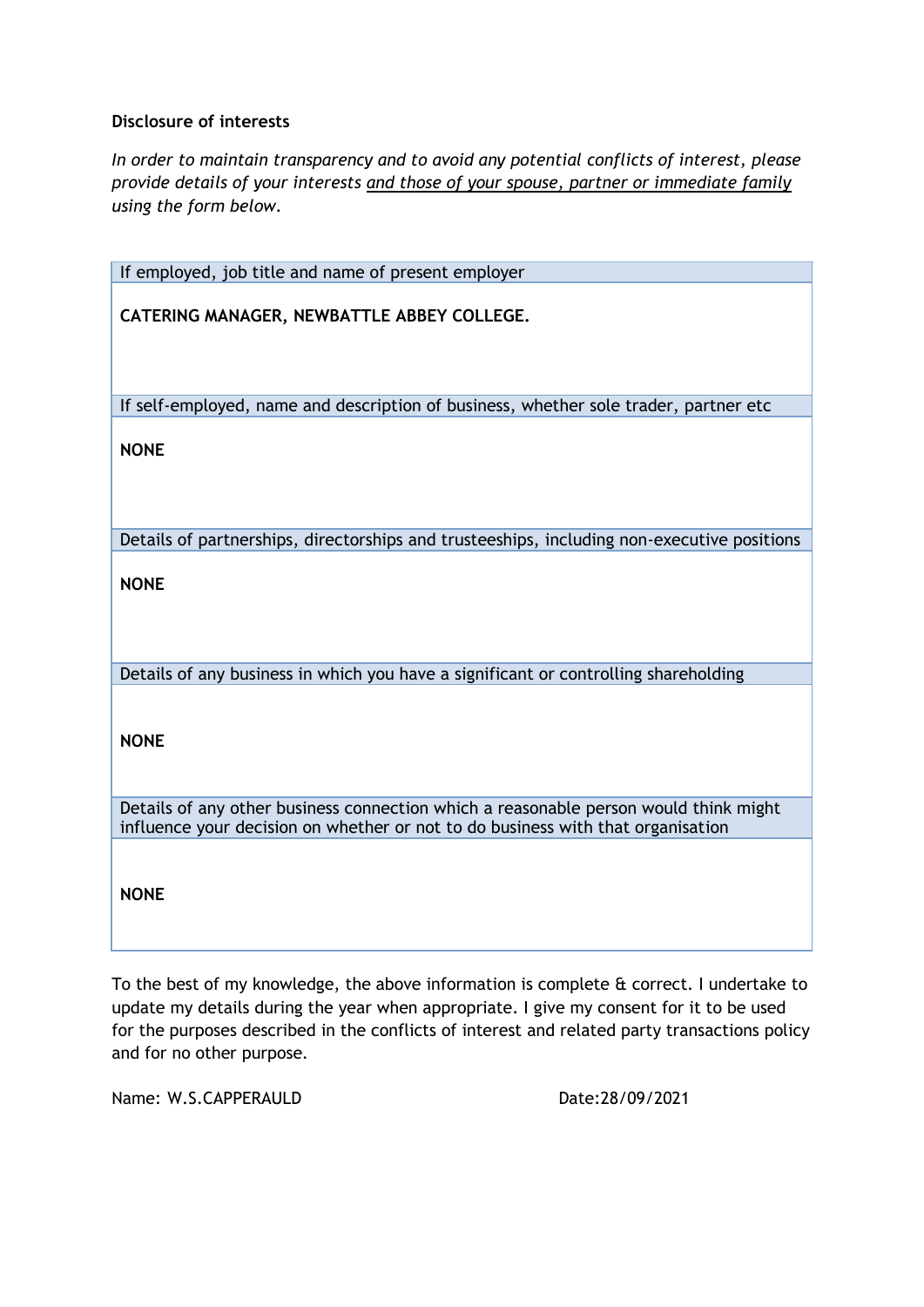*In order to maintain transparency and to avoid any potential conflicts of interest, please provide details of your interests and those of your spouse, partner or immediate family using the form below.*

To the best of my knowledge, the above information is complete & correct. I undertake to update my details during the year when appropriate. I give my consent for it to be used for the purposes described in the conflicts of interest and related party transactions policy and for no other purpose.

Name: Tommy Angus Date: 28.09.21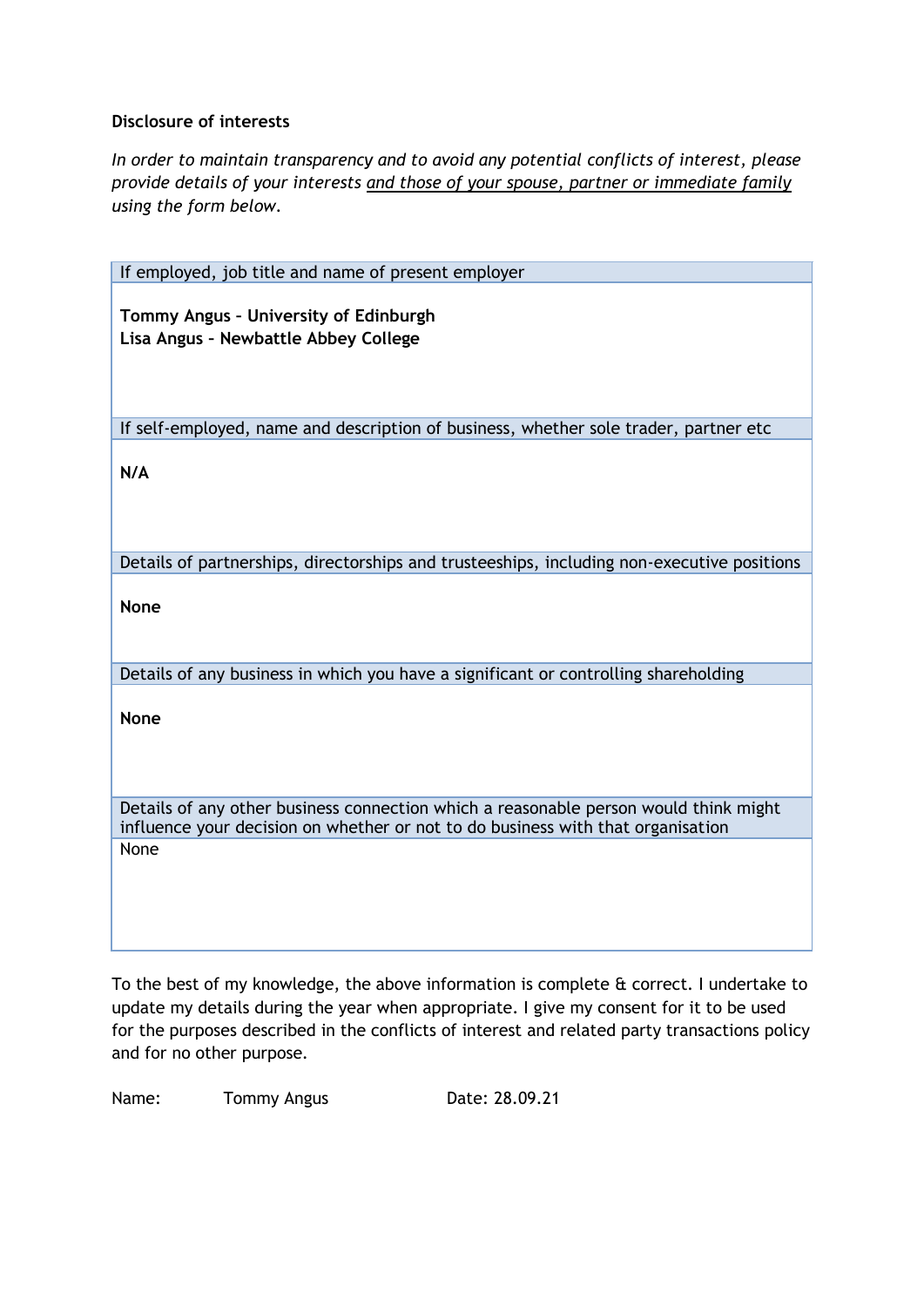*In order to maintain transparency and to avoid any potential conflicts of interest, please provide details of your interests and those of your spouse, partner or immediate family using the form below.*

If employed, job title and name of present employer Finance & Operations Director, Edinburgh Napier University If self-employed, name and description of business, whether sole trader, partner etc **N/A** Details of partnerships, directorships and trusteeships, including non-executive positions McGoff Financial Services Ltd, Director CSIC, Construction Scotland Innovation Centre, Director Mercel Ltd, Director Memcrypt Limited, Director 3Finery Ltd, Director Napier University Ventures Limited, Director STSS Pension Scheme, Board Member

Details of any business in which you have a significant or controlling shareholding

McGoff Financial Services Ltd, 100% shareholding (Dormant)

Details of any other business connection which a reasonable person would think might influence your decision on whether or not to do business with that organisation

To the best of my knowledge, the above information is complete & correct. I undertake to update my details during the year when appropriate. I give my consent for it to be used for the purposes described in the conflicts of interest and related party transactions policy and for no other purpose.

Name: Andrew Peter McGoff Date: 28.09.21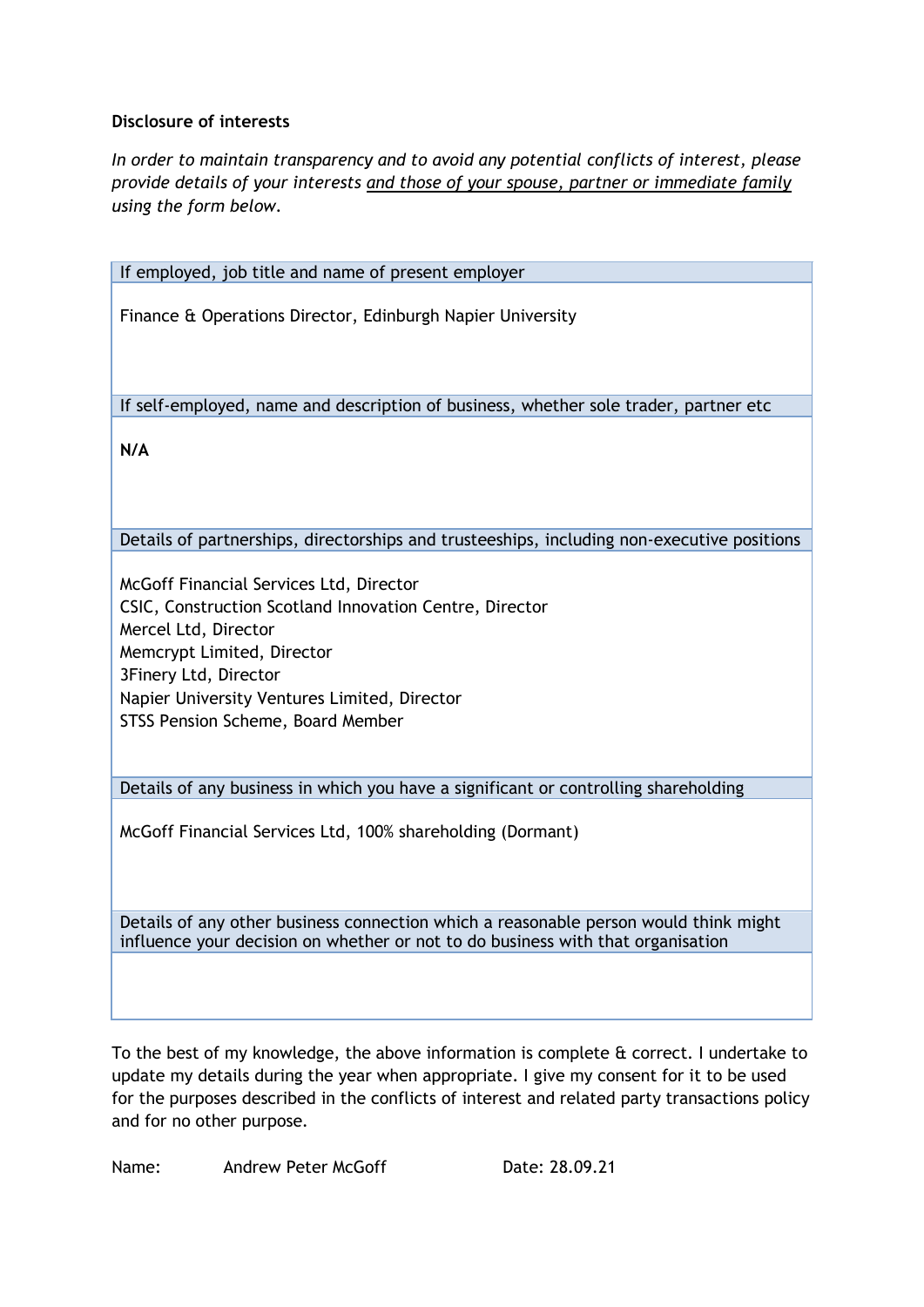*In order to maintain transparency and to avoid any potential conflicts of interest, please provide details of your interests and those of your spouse, partner or immediate family using the form below.*

| If employed, job title and name of present employer                                        |
|--------------------------------------------------------------------------------------------|
| <b>NIL</b>                                                                                 |
| If self-employed, name and description of business, whether sole trader, partner etc       |
| <b>NIL</b>                                                                                 |
| Details of partnerships, directorships and trusteeships, including non-executive positions |
| <b>NIL</b>                                                                                 |
| Details of any business in which you have a significant or controlling shareholding        |
| <b>NIL</b>                                                                                 |
| Details of any other business connection which a reasonable person would think might       |
| influence your decision on whether or not to do business with that organisation            |
| <b>NIL</b>                                                                                 |

To the best of my knowledge, the above information is complete & correct. I undertake to update my details during the year when appropriate. I give my consent for it to be used for the purposes described in the conflicts of interest and related party transactions policy and for no other purpose.

Name: Jan Polley Date: 29/9/2021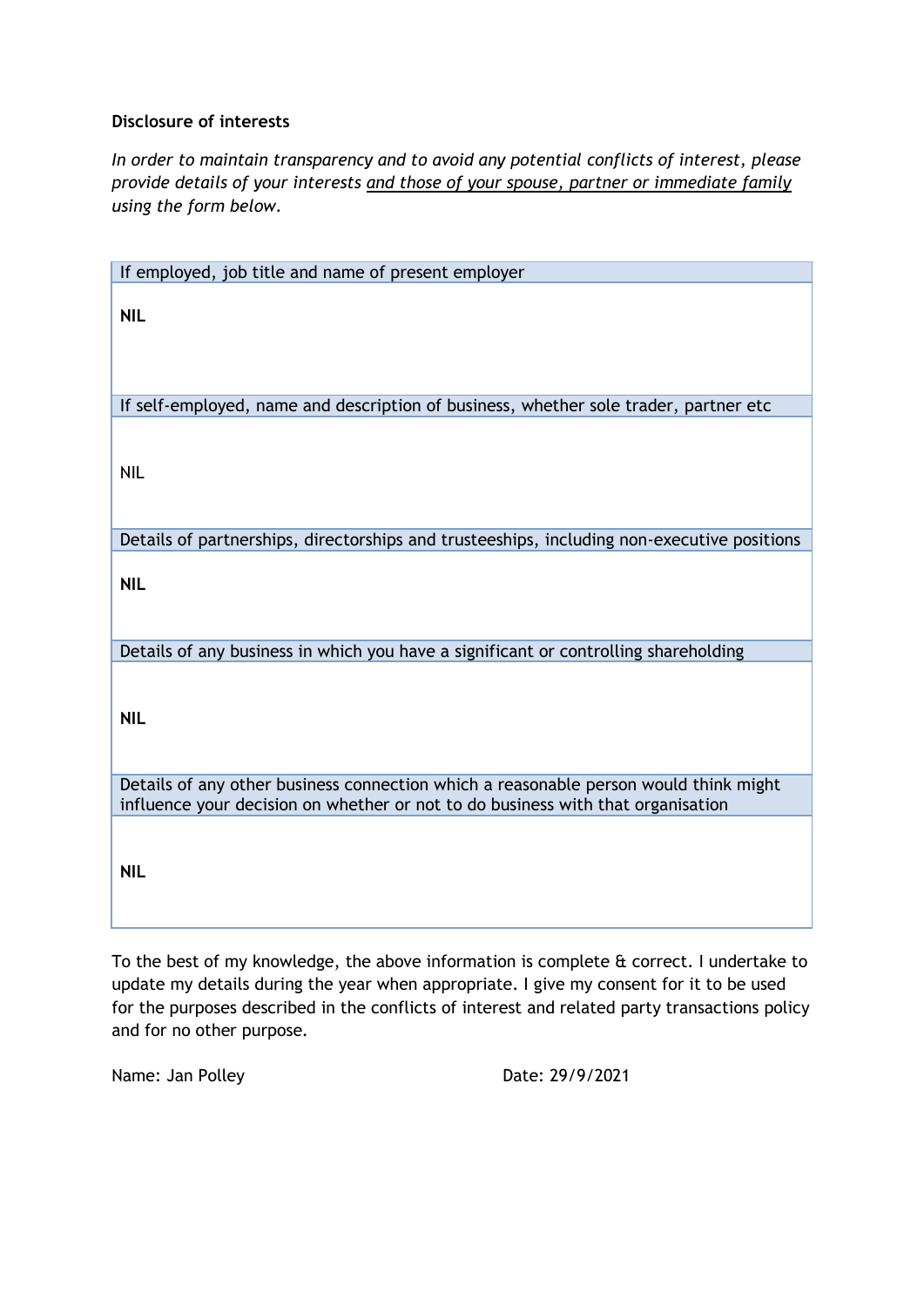*In order to maintain transparency and to avoid any potential conflicts of interest, please provide details of your interests and those of your spouse, partner or immediate family using the form below.*

| If employed, job title and name of present employer                                                                                                                     |
|-------------------------------------------------------------------------------------------------------------------------------------------------------------------------|
| <b>NONE</b>                                                                                                                                                             |
| If self-employed, name and description of business, whether sole trader, partner etc                                                                                    |
| <b>NONE</b>                                                                                                                                                             |
| Details of partnerships, directorships and trusteeships, including non-executive positions                                                                              |
| <b>NONE</b>                                                                                                                                                             |
| Details of any business in which you have a significant or controlling shareholding                                                                                     |
| <b>NONE</b>                                                                                                                                                             |
| Details of any other business connection which a reasonable person would think might<br>influence your decision on whether or not to do business with that organisation |
| <b>NONE</b>                                                                                                                                                             |

To the best of my knowledge, the above information is complete & correct. I undertake to update my details during the year when appropriate. I give my consent for it to be used for the purposes described in the conflicts of interest and related party transactions policy and for no other purpose.

**Name:** Marlene Gill **Date:** 29/09/2021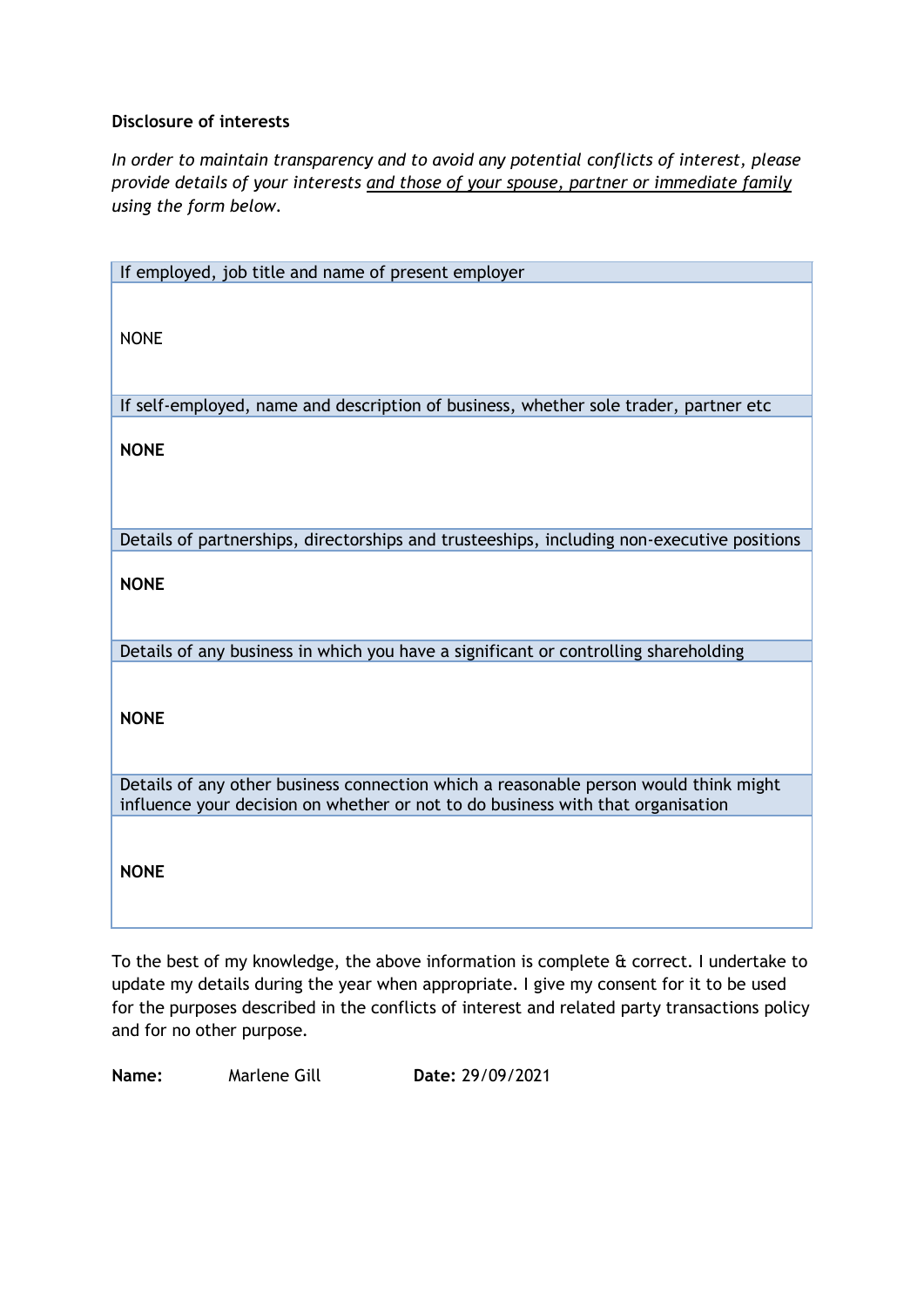*In order to maintain transparency and to avoid any potential conflicts of interest, please provide details of your interests and those of your spouse, partner or immediate family using the form below.*

| If employed, job title and name of present employer                                                                                                                     |
|-------------------------------------------------------------------------------------------------------------------------------------------------------------------------|
| Retired                                                                                                                                                                 |
| If self-employed, name and description of business, whether sole trader, partner etc                                                                                    |
|                                                                                                                                                                         |
| Details of partnerships, directorships and trusteeships, including non-executive positions                                                                              |
| President and Treasurer @ Saline Golf Club                                                                                                                              |
| Details of any business in which you have a significant or controlling shareholding                                                                                     |
|                                                                                                                                                                         |
| Details of any other business connection which a reasonable person would think might<br>influence your decision on whether or not to do business with that organisation |
|                                                                                                                                                                         |

To the best of my knowledge, the above information is complete & correct. I undertake to update my details during the year when appropriate. I give my consent for it to be used for the purposes described in the conflicts of interest and related party transactions policy and for no other purpose.

Name: Brian Lister Date: 30 September 2021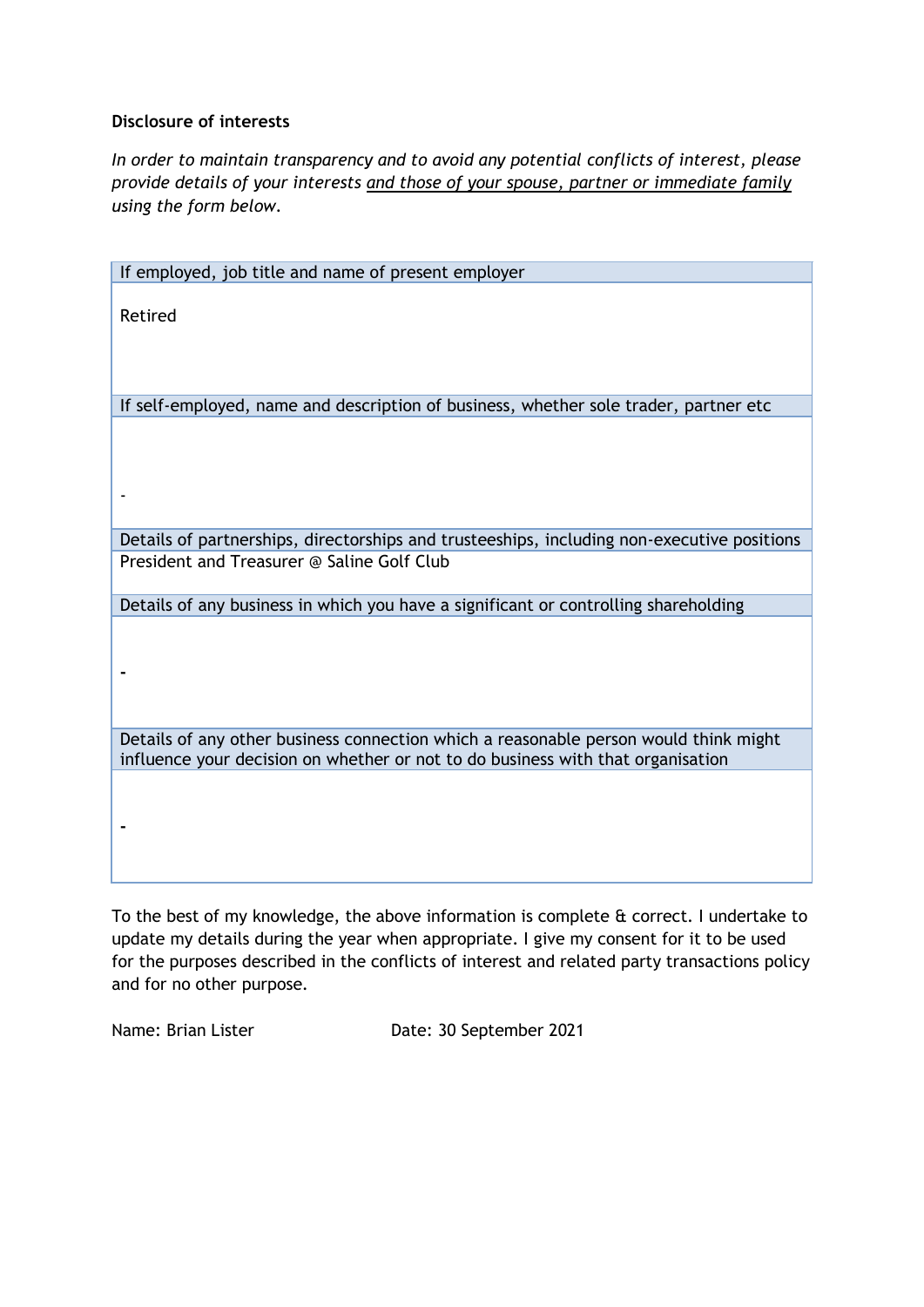*In order to maintain transparency and to avoid any potential conflicts of interest, please provide details of your interests and those of your spouse, partner or immediate family using the form below.*

| If employed, job title and name of present employer                                                                                                                     |
|-------------------------------------------------------------------------------------------------------------------------------------------------------------------------|
| Not applicable                                                                                                                                                          |
| If self-employed, name and description of business, whether sole trader, partner etc                                                                                    |
| Contract, academic services                                                                                                                                             |
| Details of partnerships, directorships and trusteeships, including non-executive positions                                                                              |
| Not applicable                                                                                                                                                          |
| Details of any business in which you have a significant or controlling shareholding                                                                                     |
| Not applicable                                                                                                                                                          |
| Details of any other business connection which a reasonable person would think might<br>influence your decision on whether or not to do business with that organisation |
| Not applicable                                                                                                                                                          |

To the best of my knowledge, the above information is complete & correct. I undertake to update my details during the year when appropriate. I give my consent for it to be used for the purposes described in the conflicts of interest and related party transactions policy and for no other purpose.

Name: Richard Dockrell Date: 12 October 2021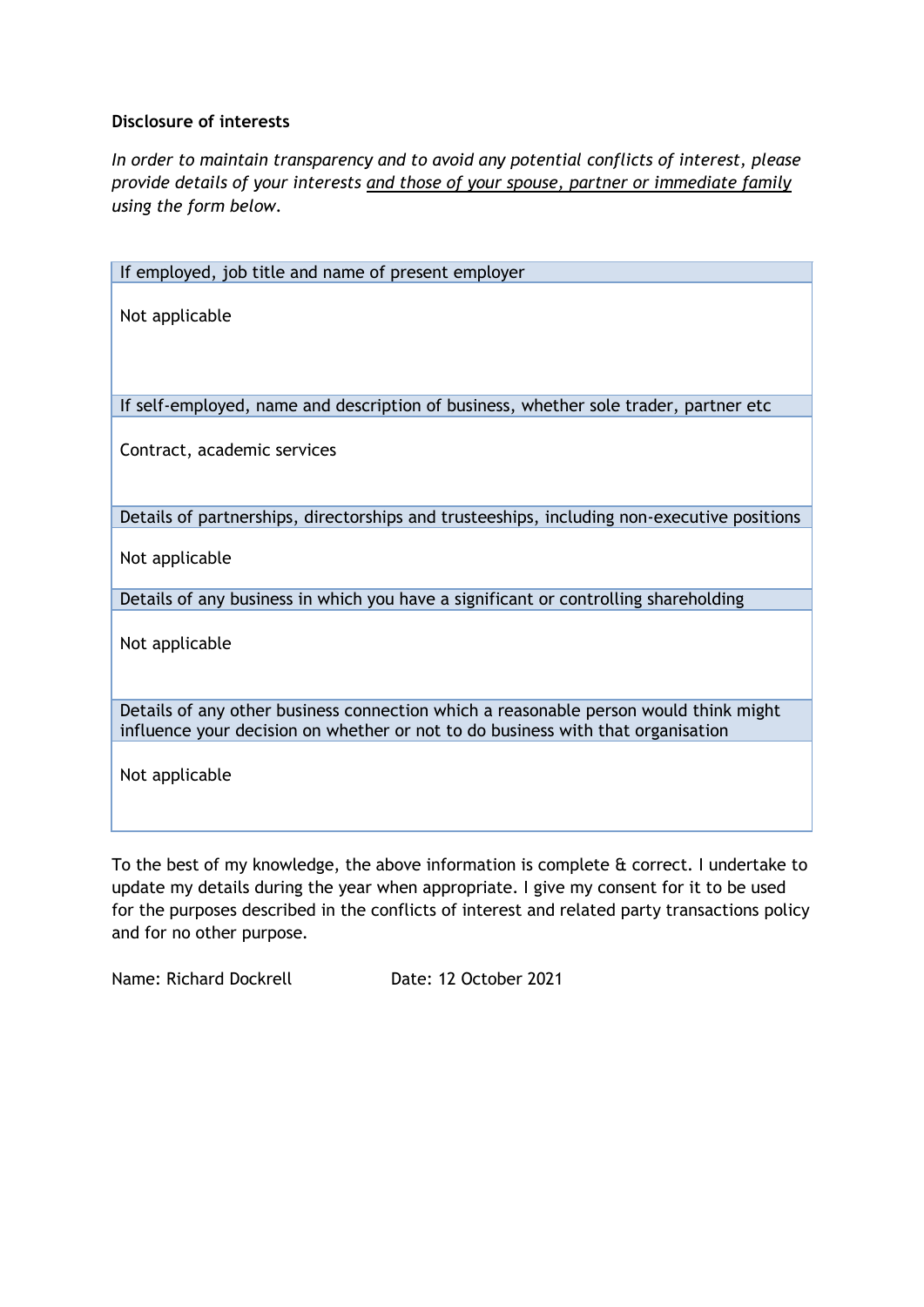*In order to maintain transparency and to avoid any potential conflicts of interest, please provide details of your interests and those of your spouse, partner or immediate family using the form below.*

If employed, job title and name of present employer **Bicentennial Education Fellow Institute of Education, Community & Society Moray House School of Education and Sport The University of Edinburgh Moray House School of Education and Sport Holyrood Rd Edinburgh EH8 8AQ**

If self-employed, name and description of business, whether sole trader, partner etc **Not self employed**

Details of partnerships, directorships and trusteeships, including non-executive positions **None**

Details of any business in which you have a significant or controlling shareholding None

Details of any other business connection which a reasonable person would think might influence your decision on whether or not to do business with that organisation My Wife is a self-employed Artist. Her business is as a sole trader under the name Tansy Lee Moir Artist.

To the best of my knowledge, the above information is complete & correct. I undertake to update my details during the year when appropriate. I give my consent for it to be used for the purposes described in the conflicts of interest and related party transactions policy and for no other purpose.

Name: Dr Stuart Moir **Date: 8.10.2021**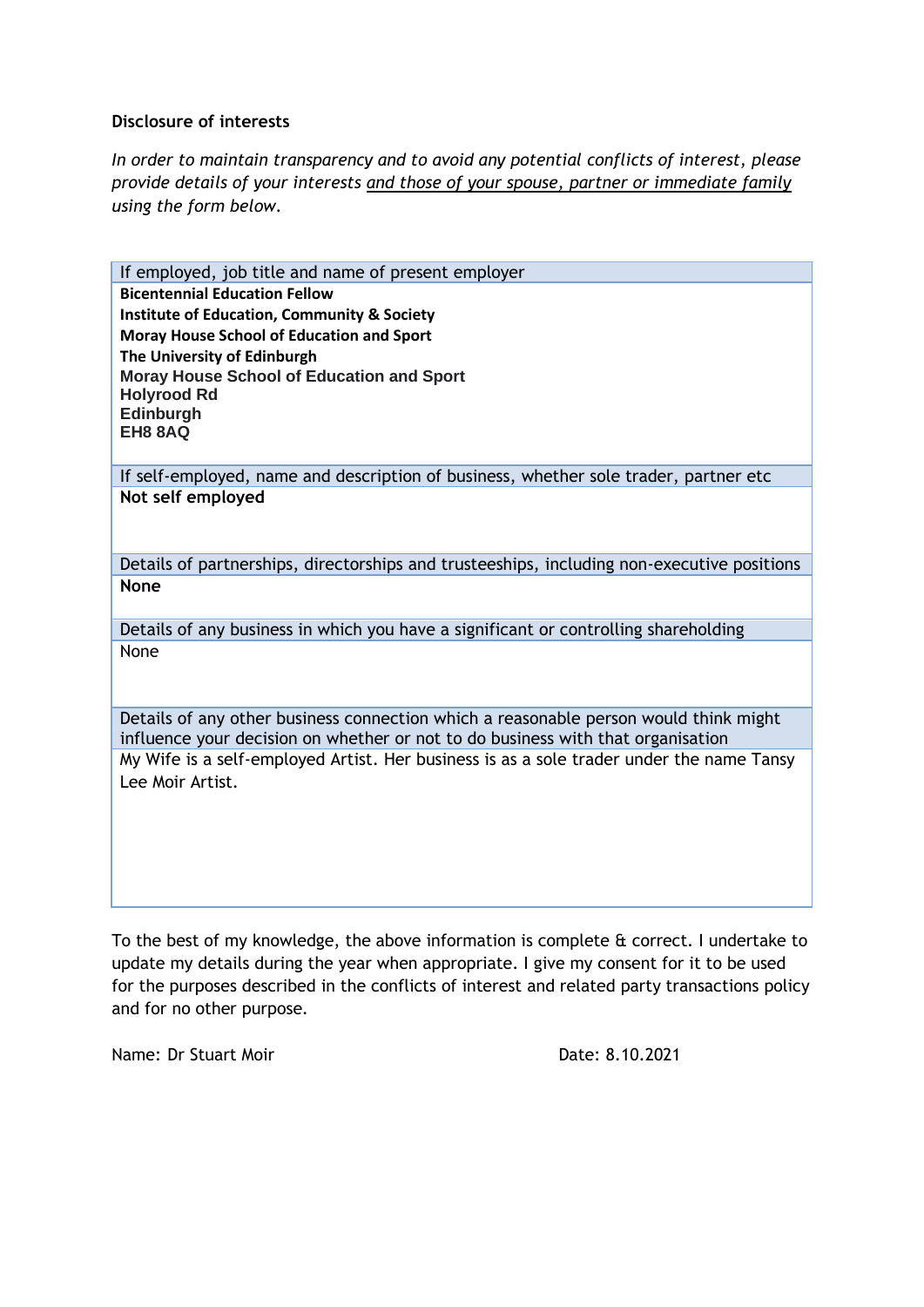*In order to maintain transparency and to avoid any potential conflicts of interest, please provide details of your interests and those of your spouse, partner or immediate family using the form below.*

If employed, job title and name of present employer Me – Maintenance Surveyor, Midlothian Council My wife – Administrator, Montessori Art School, Edinburgh

If self-employed, name and description of business, whether sole trader, partner etc None

Details of partnerships, directorships and trusteeships, including non-executive positions None

Details of any business in which you have a significant or controlling shareholding None

Details of any other business connection which a reasonable person would think might influence your decision on whether or not to do business with that organisation None

To the best of my knowledge, the above information is complete & correct. I undertake to update my details during the year when appropriate. I give my consent for it to be used for the purposes described in the conflicts of interest and related party transactions policy and for no other purpose.

Name: David Hamer Date: 11.11.21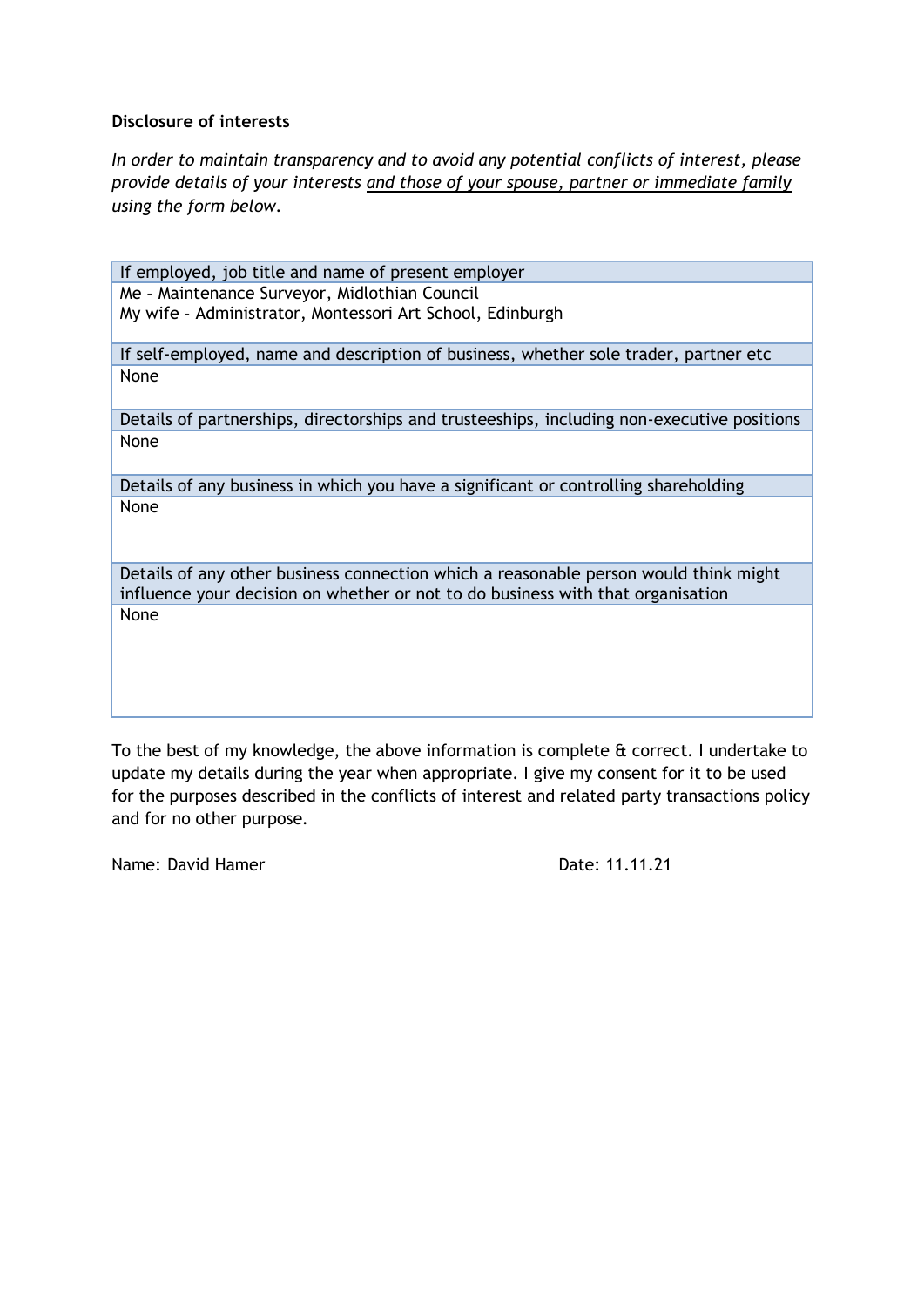*In order to maintain transparency and to avoid any potential conflicts of interest, please provide details of your interests and those of your spouse, partner or immediate family using the form below.*

If employed, job title and name of present employer Lecturer, Newbattle Abbey College Associate Lecturer, The Open University in Scotland

If self-employed, name and description of business, whether sole trader, partner etc None

Details of partnerships, directorships and trusteeships, including non-executive positions None

Details of any business in which you have a significant or controlling shareholding None

Details of any other business connection which a reasonable person would think might influence your decision on whether or not to do business with that organisation None

To the best of my knowledge, the above information is complete & correct. I undertake to update my details during the year when appropriate. I give my consent for it to be used for the purposes described in the conflicts of interest and related party transactions policy and for no other purpose.

Name: Neil Hargraves Date: 17.11.21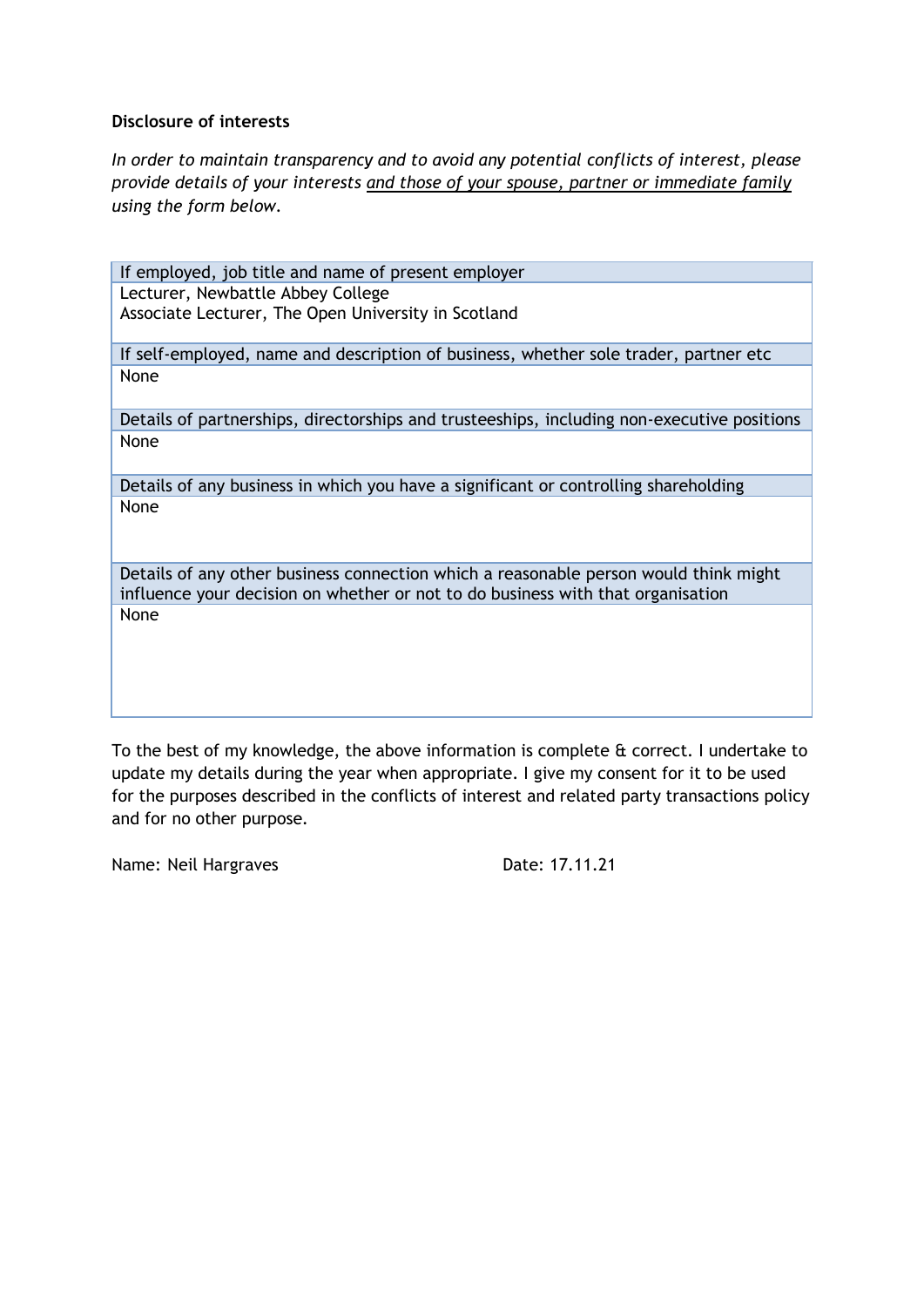*In order to maintain transparency and to avoid any potential conflicts of interest, please provide details of your interests and those of your spouse, partner or immediate family using the form below.*

| If employed, job title and name of present employer                                        |
|--------------------------------------------------------------------------------------------|
|                                                                                            |
|                                                                                            |
| If self-employed, name and description of business, whether sole trader, partner etc       |
|                                                                                            |
|                                                                                            |
| Details of partnerships, directorships and trusteeships, including non-executive positions |
| <b>Carronvale Building Company Ltd</b>                                                     |
| Logical Insulation Solutions Ltd                                                           |
| <b>IBT Building &amp; Timber Ltd</b>                                                       |
| RS MacLeod Developments Ltd                                                                |
|                                                                                            |
| Details of any business in which you have a significant or controlling shareholding        |
| As above                                                                                   |
|                                                                                            |
| Details of any other business connection which a reasonable person would think might       |
| influence your decision on whether or not to do business with that organisation            |
| As above                                                                                   |
|                                                                                            |

To the best of my knowledge, the above information is complete & correct. I undertake to update my details during the year when appropriate. I give my consent for it to be used for the purposes described in the conflicts of interest and related party transactions policy and for no other purpose.

Name: Gill Hogg Date: 16.11.21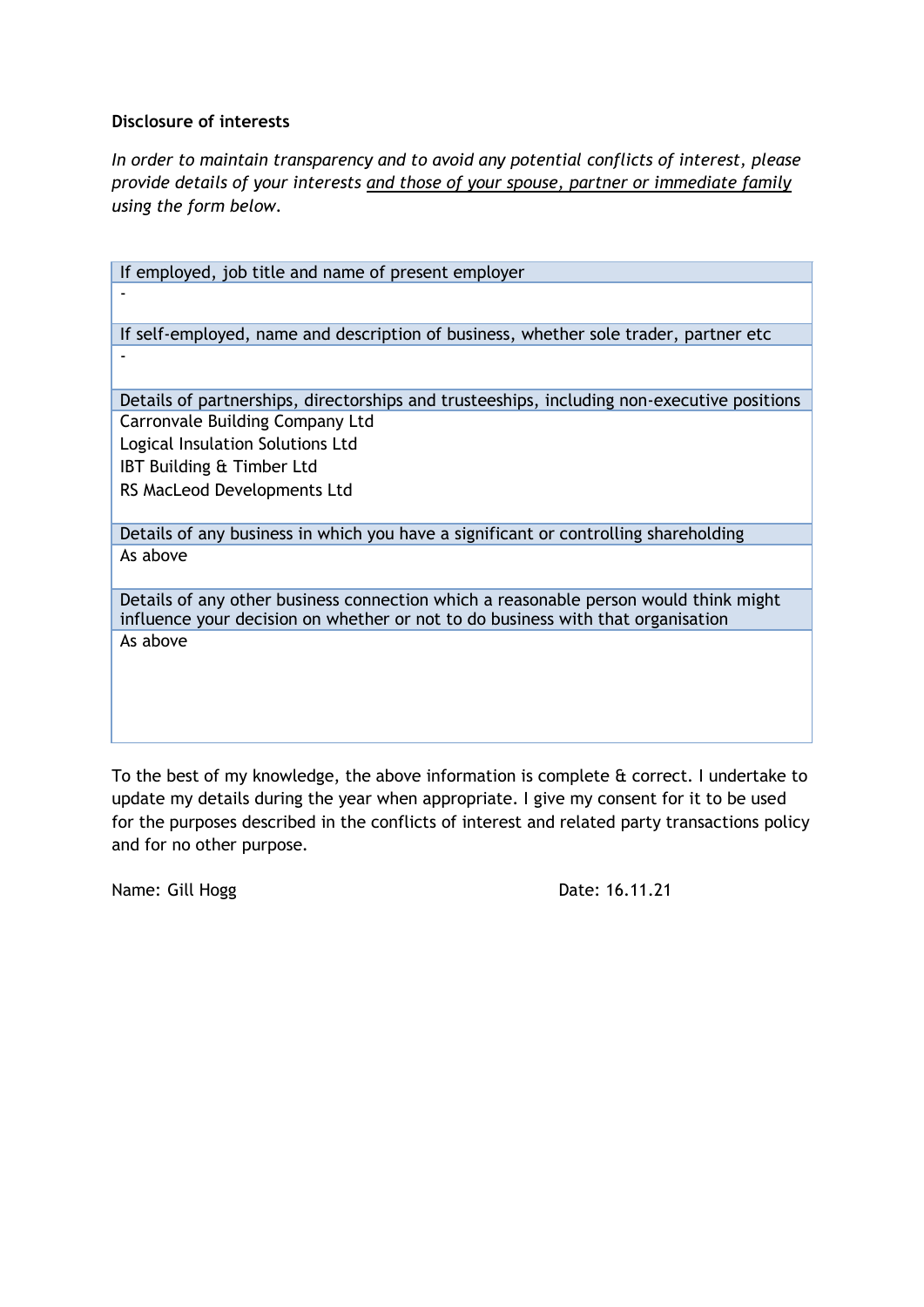*In order to maintain transparency and to avoid any potential conflicts of interest, please provide details of your interests and those of your spouse, partner or immediate family using the form below.*

| If employed, job title and name of present employer                                                                                                                     |
|-------------------------------------------------------------------------------------------------------------------------------------------------------------------------|
| Principal and Chief Executive, Newbattle Abbey College                                                                                                                  |
|                                                                                                                                                                         |
| If self-employed, name and description of business, whether sole trader, partner etc                                                                                    |
| n/a                                                                                                                                                                     |
| Details of partnerships, directorships and trusteeships, including non-executive positions                                                                              |
| none                                                                                                                                                                    |
| Details of any business in which you have a significant or controlling shareholding                                                                                     |
| none                                                                                                                                                                    |
| Details of any other business connection which a reasonable person would think might<br>influence your decision on whether or not to do business with that organisation |
| none                                                                                                                                                                    |

To the best of my knowledge, the above information is complete & correct. I undertake to update my details during the year when appropriate. I give my consent for it to be used for the purposes described in the conflicts of interest and related party transactions policy and for no other purpose.

Name: Roddy Henry **Name: Roddy Henry Rowland Communist Communist Communist Communist Communist Communist Communist Communist Communist Communist Communist Communist Communist Communist Communist Communist Communist Communi**